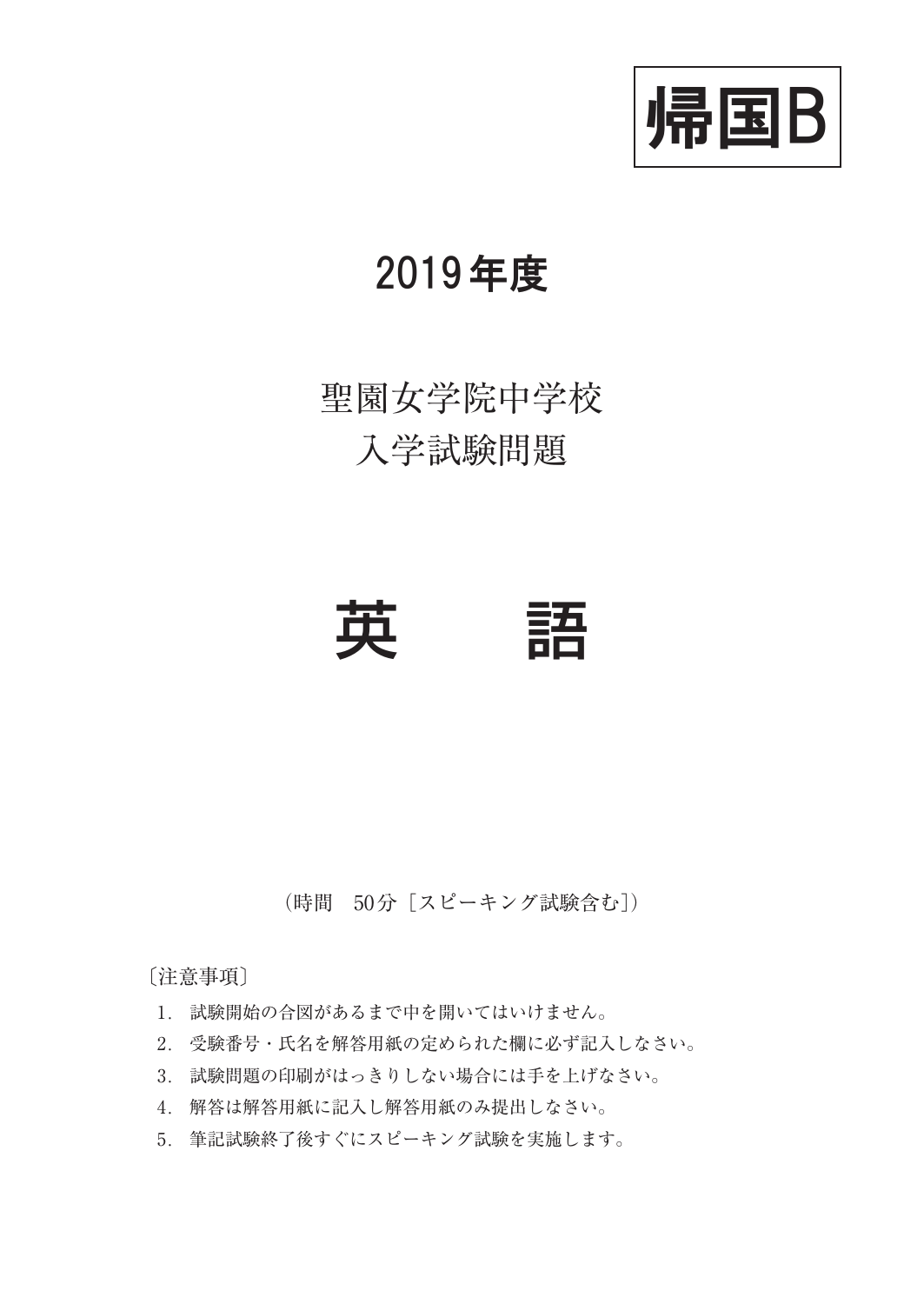|1| 次の英文を読み、(1)~(5)はそれぞれの質問の答えとして最も適するものを、  $(1)$ ~4の中から一つずつ選び、その番号を答えなさい。 $(6)$ ~ $(10)$ は質問に対し、 自分の言葉を用いて英語で答えなさい。

#### The Story of the Lost Son

Every night before going to bed, Kathy's father would tell her a story from the Bible. One night, she asked, "Which story are you going to tell me tonight, Dad?" "I'll tell you *The Story of the Lost Son*. It's a \*<sup>1</sup> parable told by Jesus." Her father continued to tell Kathy the story in his own words.

A long time ago, there was a farmer who had two sons. One day, the younger son decided that he wanted to move away and live an exciting life. He asked his father to give him his share of the family's wealth, so the father divided up the wealth and gave his son his share. The younger son left and traveled to a faraway country.

He had a lot of money and met many people. However, he wasted his money living a rich and wild life. After a while, he ran out of money and became homeless. He looked for a job, but nothing was available. Finally, he found work on a pig farm. However, he was not treated nicely, and didn't receive much food. He was so hungry that he even tried eating the leftovers from the pig  $*^{2}$  trough.

Finally, he realized the things he had done, and remembered his father's home. His father's servants were treated like family and had plenty of food to eat. So the son decided that he would return to his father and beg to be one of his servants. He set off for home with only the ragged clothes he was wearing.

While the son was at the far end of the path to his home, his father saw him and was filled with emotion. The father ran to him and hugged him. The son fell to his knees in front of his father and said, "Father, I have  $\boxed{\text{simed}}$ against God and against you. I am no longer worthy to be called your son."

But then, the father said to his servant, "Hurry! Bring the best clothes and put them on him. Let's have a feast and celebrate. My son was dead, but now he is alive again! He was lost, but now he is found!" So they began to celebrate.

The older son was working in the field when he heard about the celebration for his younger brother. He was angry and refused to join the feast, so his father went to him and begged him to come in. The older son said, "I have worked hard on the family farm for many years and have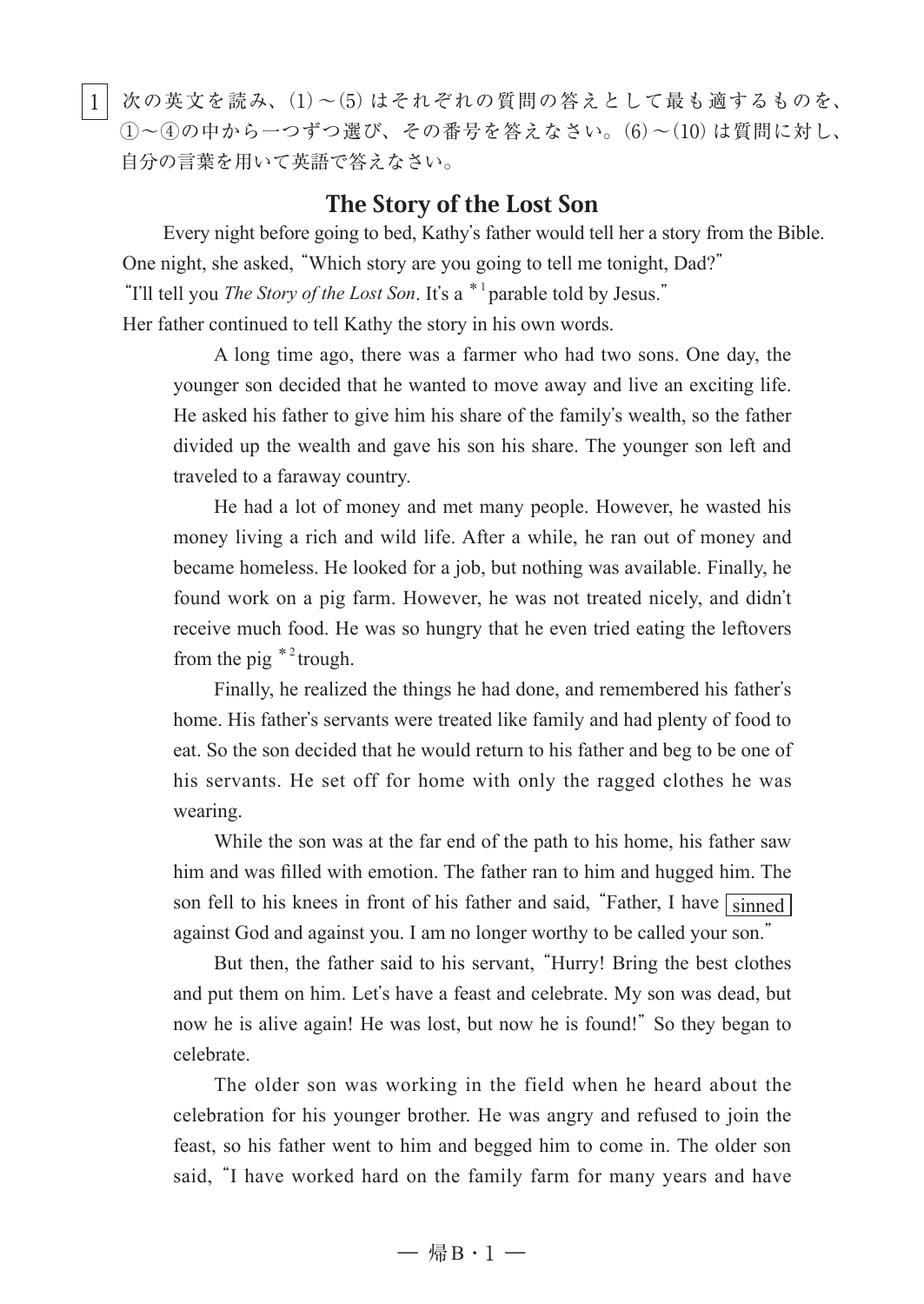always obeyed your commands. But you never gave me anything special or let me have a party with my friends. Now, your other son, who wasted all your money on wild living, comes home, and you throw him a great feast!"

The father said to him, "Son, you are always with me, and all that I have is yours. We had to celebrate because your brother was dead, but now he is alive. He was lost, but now he is found."

"Well Kathy, that's the Bible story for tonight," said her father. "What do you think is the point of the story?"

"I think it's about how much God loves us."

"That's right. God wants to have a relationship with us. However, we must choose to want a relationship with God. And even if we turn away from Him, we can always return and receive His love and forgiveness."

Then her father gave her a kiss and said, "Goodnight."

\*<sup>1</sup> parable = たとえ話 \*<sup>2</sup> trough = えさ入れ

(1) Why did the younger son become homeless?

- ① Because there was not enough food on the pig farm.
- ② Because he was careless with his money.
- ③ Because he quit his job on the family farm.
- ④ Because his father didn't give him enough money.
- (2) What does the word  $\boxed{\text{simed}}$  mean in this passage?
	- ① To do something wrong against someone.
	- ② To show feelings by hugging or kissing someone.
	- ③ To become very angry at someone.
	- ④ To pay back money to someone.

(3) The younger son didn't think he deserved to be called his father's son because...

- ① his father loved his older brother more.
- ② his father was sad when he left home.
- ③ he didn't repay his share of the money.
- ④ he was selfish and dirtied his father's name.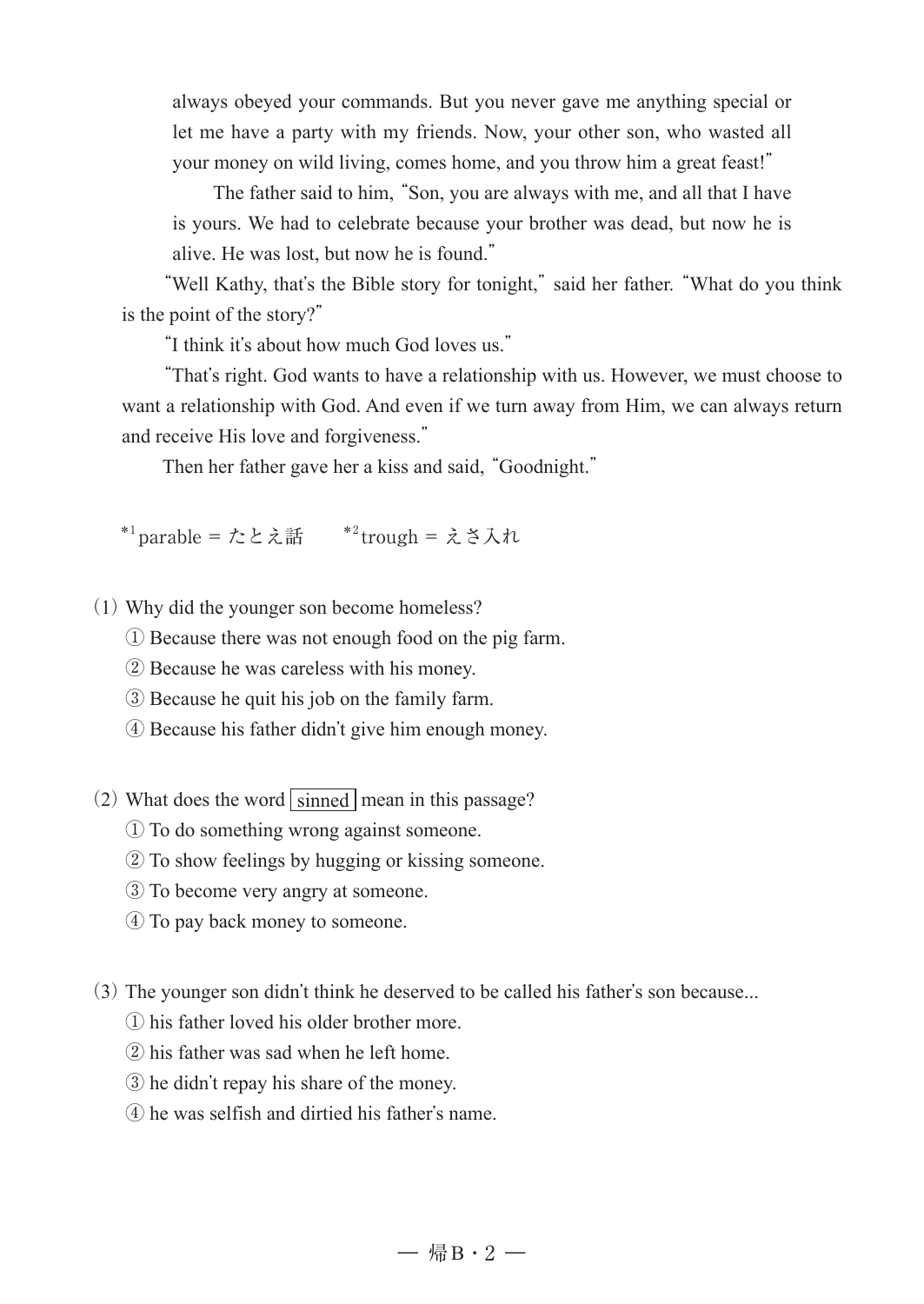- (4) Which of the following is **NOT** true?
	- ① The older brother was upset when the younger brother came home.
	- ② The younger brother used his money wisely.
	- ③ The younger brother realized he had made bad choices.
	- ④ The older brother worked very hard on his father's farm.
- (5) Which character symbolizes God?
	- ① The father.
	- ② The older son.
	- ③ The younger son.
	- ④ The servant.
- (6) Why did the younger son want to leave home?
- (7) Why did the younger son decide to return home?
- (8) Why did the father have a celebration?
- (9) What was the older son upset about?
- (10) What is the main idea of the parable, "*The Story of the Lost Son*"?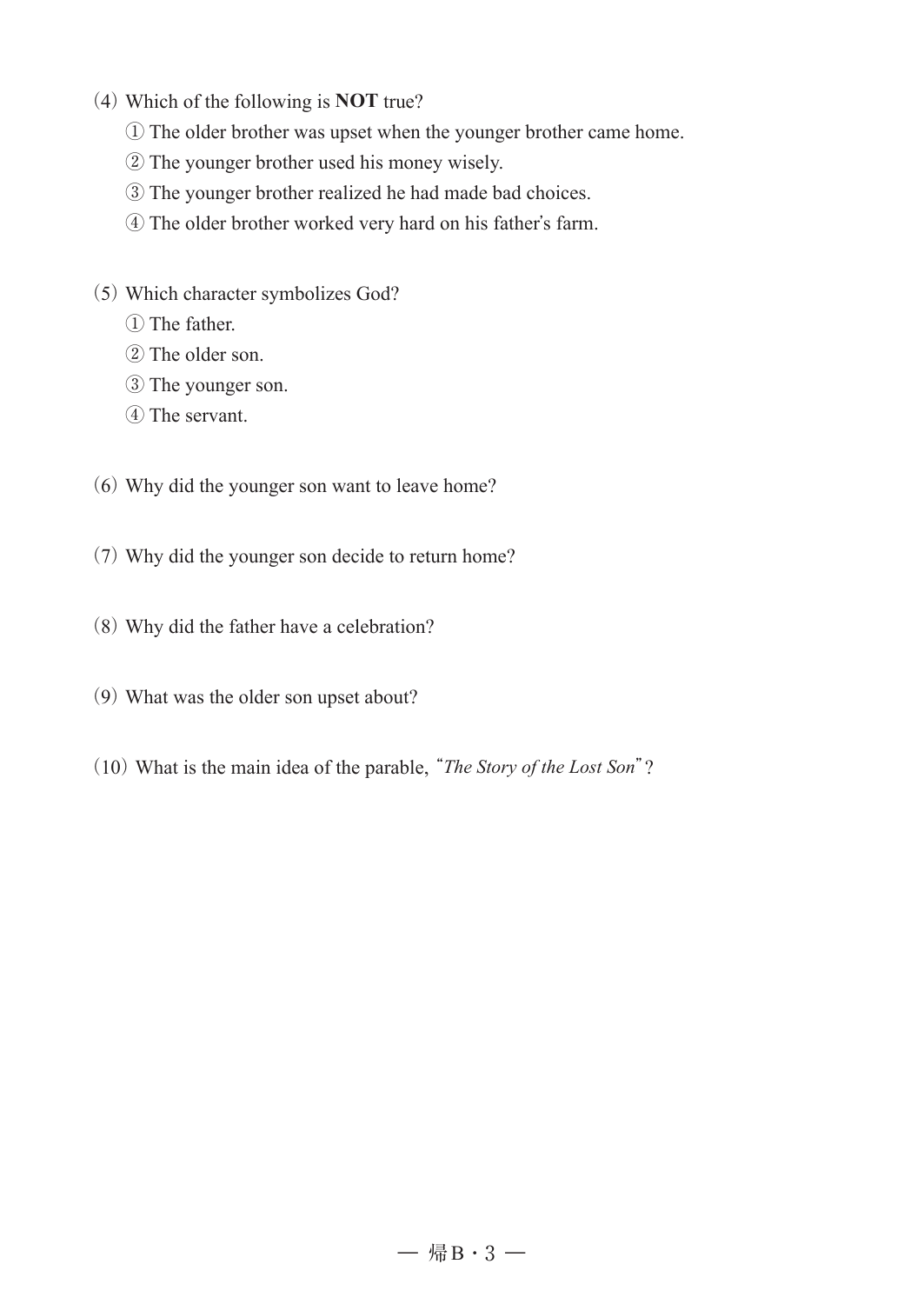|2|( )に入れるのに最も適切なものを⑴~④の中から一つずつ選び、その番号を 答えなさい。

| (1) Mike is reading The Business Japan today, but on Saturdays he $($ ) The Japan Sports.                                                                   |                                                     |                                   |                                   |                                                                     |  |
|-------------------------------------------------------------------------------------------------------------------------------------------------------------|-----------------------------------------------------|-----------------------------------|-----------------------------------|---------------------------------------------------------------------|--|
|                                                                                                                                                             | 1 is reading                                        | 2 reads                           | 3 was reading 4 will read         |                                                                     |  |
| (2) Kate won't go to the doctor, even though she knows she (<br>).                                                                                          |                                                     |                                   |                                   |                                                                     |  |
| 1 should                                                                                                                                                    |                                                     | 2 does                            | 3 mustn't                         | 4 had to                                                            |  |
| $(3)$ The university does not allow students $($ ) on campus.                                                                                               |                                                     |                                   |                                   |                                                                     |  |
| 1 smoke                                                                                                                                                     |                                                     | 2 smoking                         | <b>3</b> to smoke                 | 4 have smoked                                                       |  |
| $(4)$ Anne has collected three times $($ ) many postcards as I have.                                                                                        |                                                     |                                   |                                   |                                                                     |  |
| $\circled{1}$ so                                                                                                                                            |                                                     | $(2)$ as                          | $\circled{3}$ by                  | $\circled{4}$ to                                                    |  |
| (5) A: How often does the soccer team practice?<br>B: It (), but usually about four times a week.                                                           |                                                     |                                   |                                   |                                                                     |  |
|                                                                                                                                                             |                                                     |                                   |                                   |                                                                     |  |
|                                                                                                                                                             | 1 searches                                          | 2 turns                           | <b>3</b> depends                  | 4 happens                                                           |  |
| $(6)$ These days, a lot of Japanese students $($ ) speeches in public.                                                                                      |                                                     |                                   |                                   |                                                                     |  |
|                                                                                                                                                             | $\Omega$ are used to giving $\Omega$ used to giving |                                   |                                   |                                                                     |  |
|                                                                                                                                                             |                                                     | 3 used to give 4 are used to give |                                   |                                                                     |  |
| $(7)$ Tonight is a special $($ ). It's my parents' 20th anniversary.                                                                                        |                                                     |                                   |                                   |                                                                     |  |
|                                                                                                                                                             |                                                     |                                   | 1 occasion 2 position 3 tradition | 4 connection                                                        |  |
| $(8)$ I'm not going to the concert today, and my mother isn't $($<br>$\lambda$                                                                              |                                                     |                                   |                                   |                                                                     |  |
| $\circled{1}$ too                                                                                                                                           |                                                     | $(2)$ also                        | <b>3</b> neither                  | 4 either                                                            |  |
| (9) A: I bought a secondhand tennis racket the other day, but it was quite expensive.<br>B: Oh, if I had known you wanted a racket, $I(\ )$ you my old one. |                                                     |                                   |                                   |                                                                     |  |
|                                                                                                                                                             |                                                     |                                   |                                   | 1) have been giving 2 had given 3 will be giving 4 would have given |  |
| $(10)$ A: I'm afraid we have missed the train.                                                                                                              |                                                     |                                   |                                   |                                                                     |  |
| B: Don't worry. Trains come (<br>) five minutes.                                                                                                            |                                                     |                                   |                                   |                                                                     |  |
| ① all                                                                                                                                                       |                                                     | ② any                             | <b>3</b> every                    | 4 some                                                              |  |

 $-$  帰B · 4  $-$